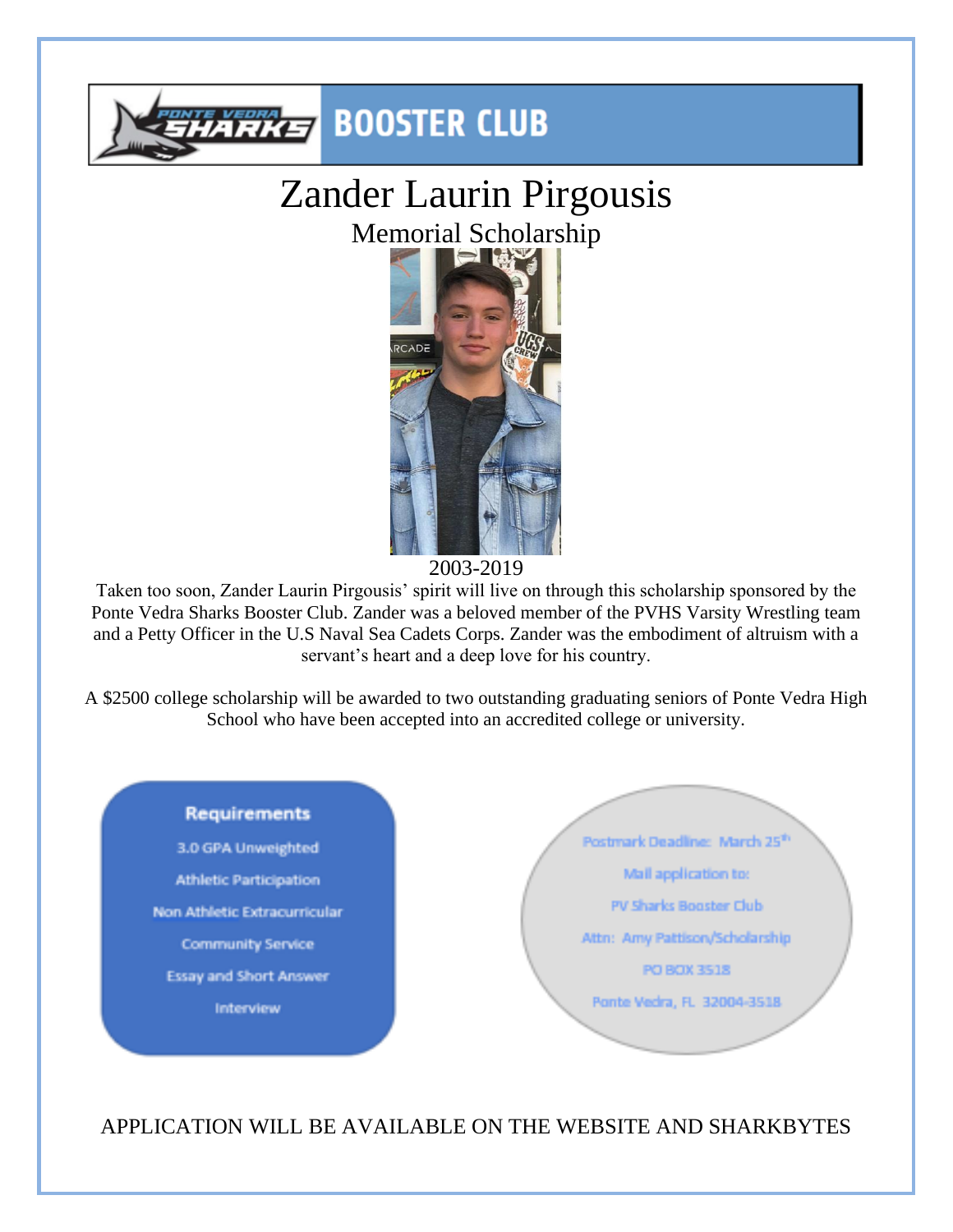

#### **Zander Laurin Pirgousis Memorial Scholarship**

The Zander Laurin Pirgousis Memorial Scholarship will be awarded annually to two graduating seniors (one boy and one girl) of Ponte Vedra High School who has been accepted into an accredited college or university. In selecting the successful candidate, the review committee will consider the following:

- Academics/ 3.0 unweighted GPA
- Community Service
- Extracurricular Activities/Athletics/Performing Arts/Reading/
- Essay

The Zander Laurin Pirgousis Memorial Scholarship will be in the amount of **\$2,500**. All applicants must have at minimum of a 3.0 grade point average (**un-weighted**) and plan to attend an accredited post-secondary institution on a full- time basis. This scholarship rewards and encourages students who demonstrate leadership qualities, a commitment to their community, country and the spirit of service before self. Verification of enrollment from the institution must be received by the Ponte Vedra Shark Booster Club before funds will be released. **NOTE:** *Checks will be made payable to the student and University jointly.*

This application, acceptance letter from university (if applicable) and **sealed** envelope containing 1 teacher/counselor recommendation must be **post marked by April 1, 2021 and mailed to:** 

> **Amy Pattison ATTN: PVSBC/Scholarship 109 Ocean's Edge Drive Ponte Vedra Beach, FL 32082**

**\*\* If selected as a finalist, you will be notified by a committee selection member for an interview.**

## **Student Information**

| 1. |                      |               |                                                                        |      |           |  |  |  |  |
|----|----------------------|---------------|------------------------------------------------------------------------|------|-----------|--|--|--|--|
|    | Last                 |               | First                                                                  |      | Middle    |  |  |  |  |
|    |                      |               |                                                                        |      |           |  |  |  |  |
|    |                      | <b>Street</b> |                                                                        | City | State/Zip |  |  |  |  |
|    |                      |               |                                                                        |      |           |  |  |  |  |
|    |                      |               |                                                                        |      |           |  |  |  |  |
|    |                      |               |                                                                        |      |           |  |  |  |  |
| 5. |                      |               |                                                                        |      |           |  |  |  |  |
|    |                      |               | Have you been accepted? ___________ (attach copy of acceptance letter) |      |           |  |  |  |  |
|    |                      |               | 6. Academics: GPA: ___________ Weighted GPA: ________                  |      |           |  |  |  |  |
|    |                      |               |                                                                        |      |           |  |  |  |  |
| 7. |                      |               |                                                                        |      |           |  |  |  |  |
|    |                      |               |                                                                        |      |           |  |  |  |  |
|    | 1 2 3 4 5 6 7 8 9 10 |               |                                                                        |      |           |  |  |  |  |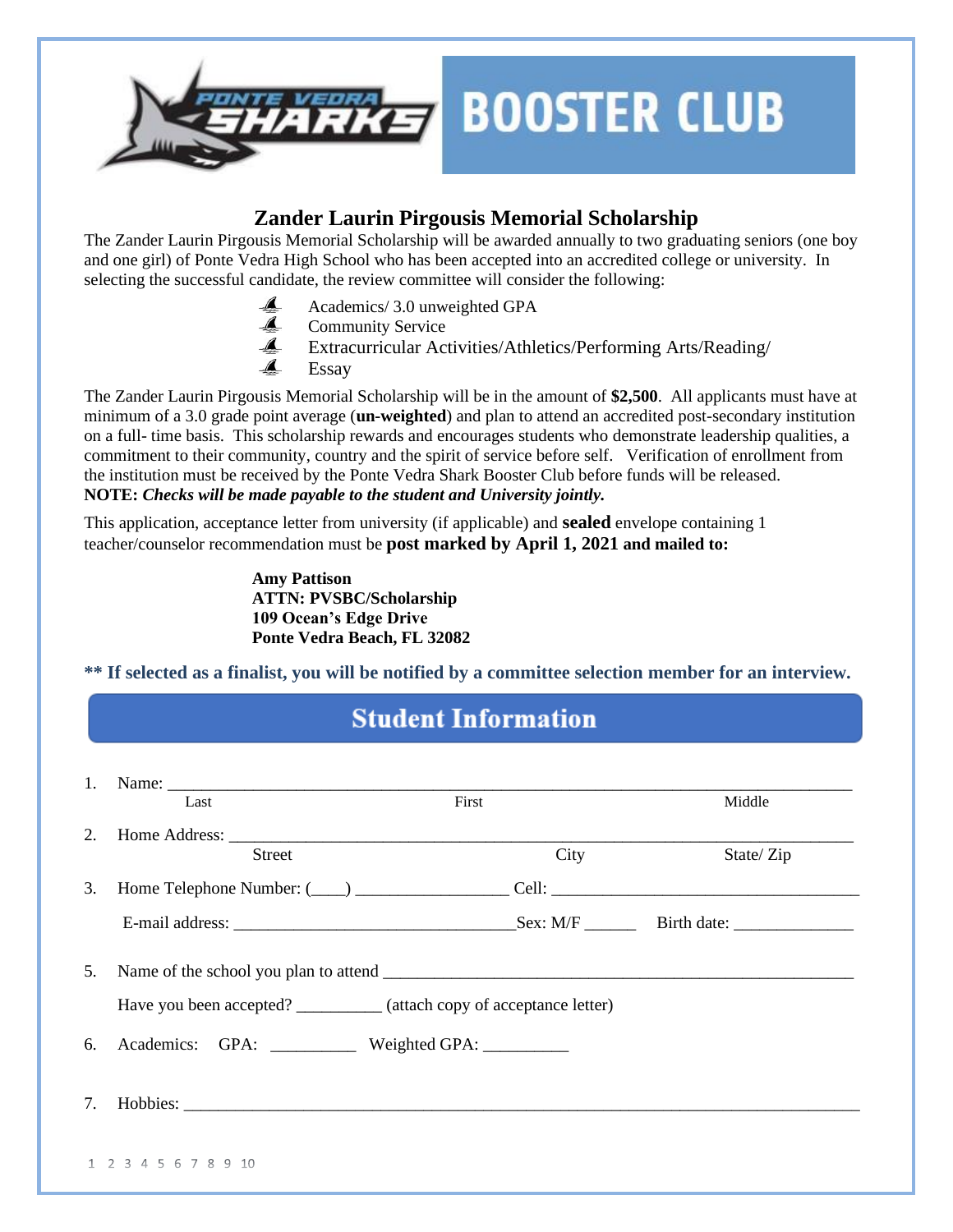Writing requirements: The purpose of these writings is to give the Selection Committee an opportunity to learn more about you. Please submit typed answers in 12 point type and double spaced.

- **1. What are your plans for after high school?** (Short answer; Max 150 words)
- **2. What does it mean to be a good human being?**  (Short answer; Max 150 words)
- **3. Discuss a situation where you overcame self-doubt and adversity. What created set-backs and what enabled you to succeed?**  (Essay; 400 min-500 max words)

Community Service: Using the space provided below, please list volunteer activities in which you have participated in during your tenure at PVHS.

| <b>Number of Service Hours</b><br>completed/performed | Name of Orgaization and description of service project |  |  |  |  |  |  |
|-------------------------------------------------------|--------------------------------------------------------|--|--|--|--|--|--|
|                                                       |                                                        |  |  |  |  |  |  |
|                                                       |                                                        |  |  |  |  |  |  |
|                                                       |                                                        |  |  |  |  |  |  |
|                                                       |                                                        |  |  |  |  |  |  |
|                                                       |                                                        |  |  |  |  |  |  |
|                                                       |                                                        |  |  |  |  |  |  |
|                                                       |                                                        |  |  |  |  |  |  |

**Guidance Counselor Signature:** *\_\_\_\_\_\_\_\_\_\_\_\_\_\_\_\_\_\_\_\_\_\_\_\_\_\_\_\_\_\_\_\_\_\_\_\_*

1 2 3 4 5 6 7 8 9 10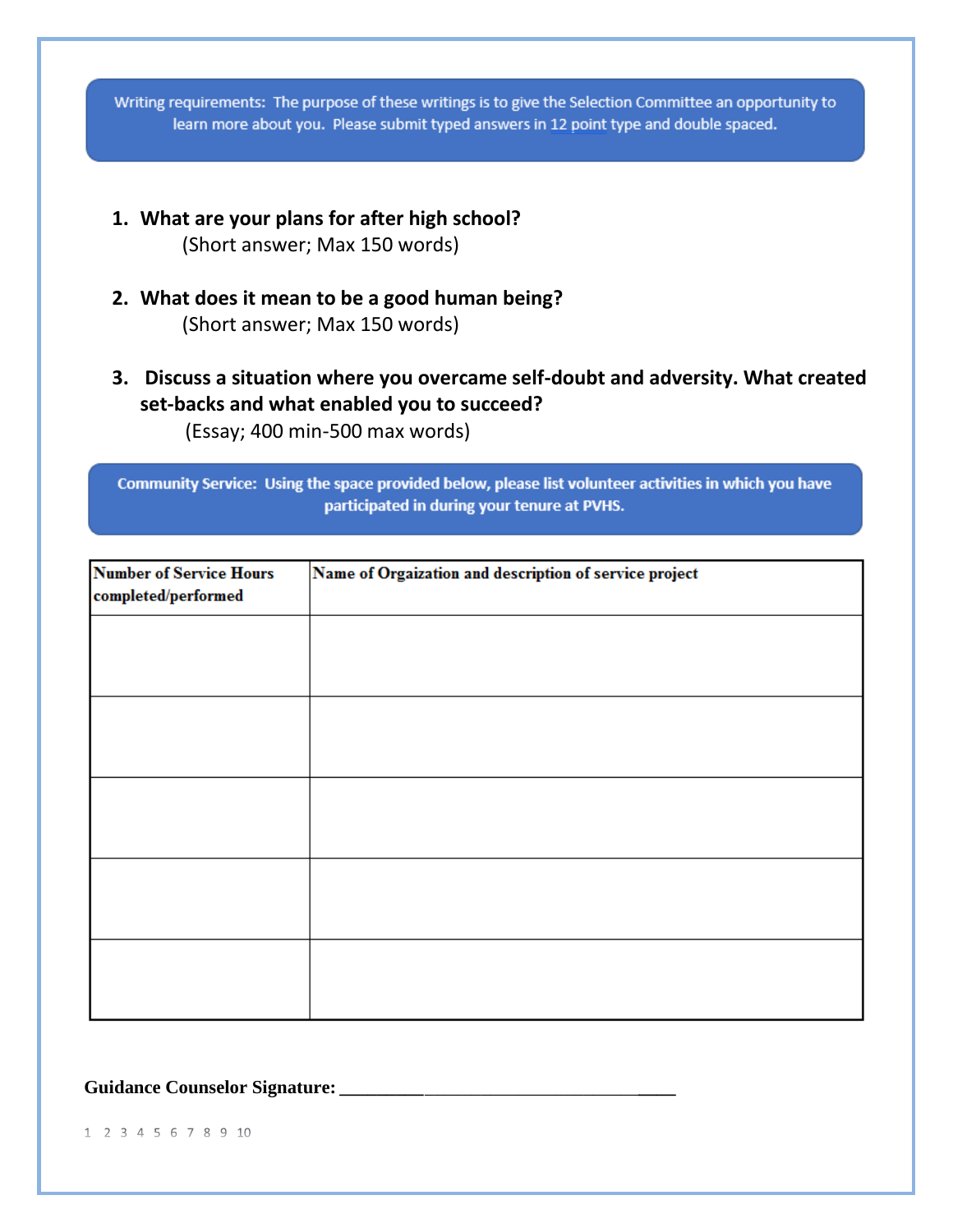## Activities/Athletics/Arts/Extracurricular

| <b>PVHS Activities-Athletics</b>     | 9th |  | 10th 11th 12th List any Leadership roles |
|--------------------------------------|-----|--|------------------------------------------|
| <b>Performing Arts</b>               |     |  |                                          |
| <b>Extracurricular Organizations</b> |     |  |                                          |
|                                      |     |  |                                          |
|                                      |     |  |                                          |
|                                      |     |  |                                          |
|                                      |     |  |                                          |
|                                      |     |  |                                          |
|                                      |     |  |                                          |
|                                      |     |  |                                          |
|                                      |     |  |                                          |
|                                      |     |  |                                          |
|                                      |     |  |                                          |
|                                      |     |  |                                          |
|                                      |     |  |                                          |
|                                      |     |  |                                          |
|                                      |     |  |                                          |
|                                      |     |  |                                          |
|                                      |     |  |                                          |
|                                      |     |  |                                          |
|                                      |     |  |                                          |
|                                      |     |  |                                          |
|                                      |     |  |                                          |
|                                      |     |  |                                          |
|                                      |     |  |                                          |
|                                      |     |  |                                          |
|                                      |     |  |                                          |
|                                      |     |  |                                          |
|                                      |     |  |                                          |
|                                      |     |  |                                          |
|                                      |     |  |                                          |
|                                      |     |  |                                          |

| List any work experience | 9th |  | 10th  11th  12th  Job description/supervisors name |
|--------------------------|-----|--|----------------------------------------------------|
|                          |     |  |                                                    |
|                          |     |  |                                                    |
|                          |     |  |                                                    |